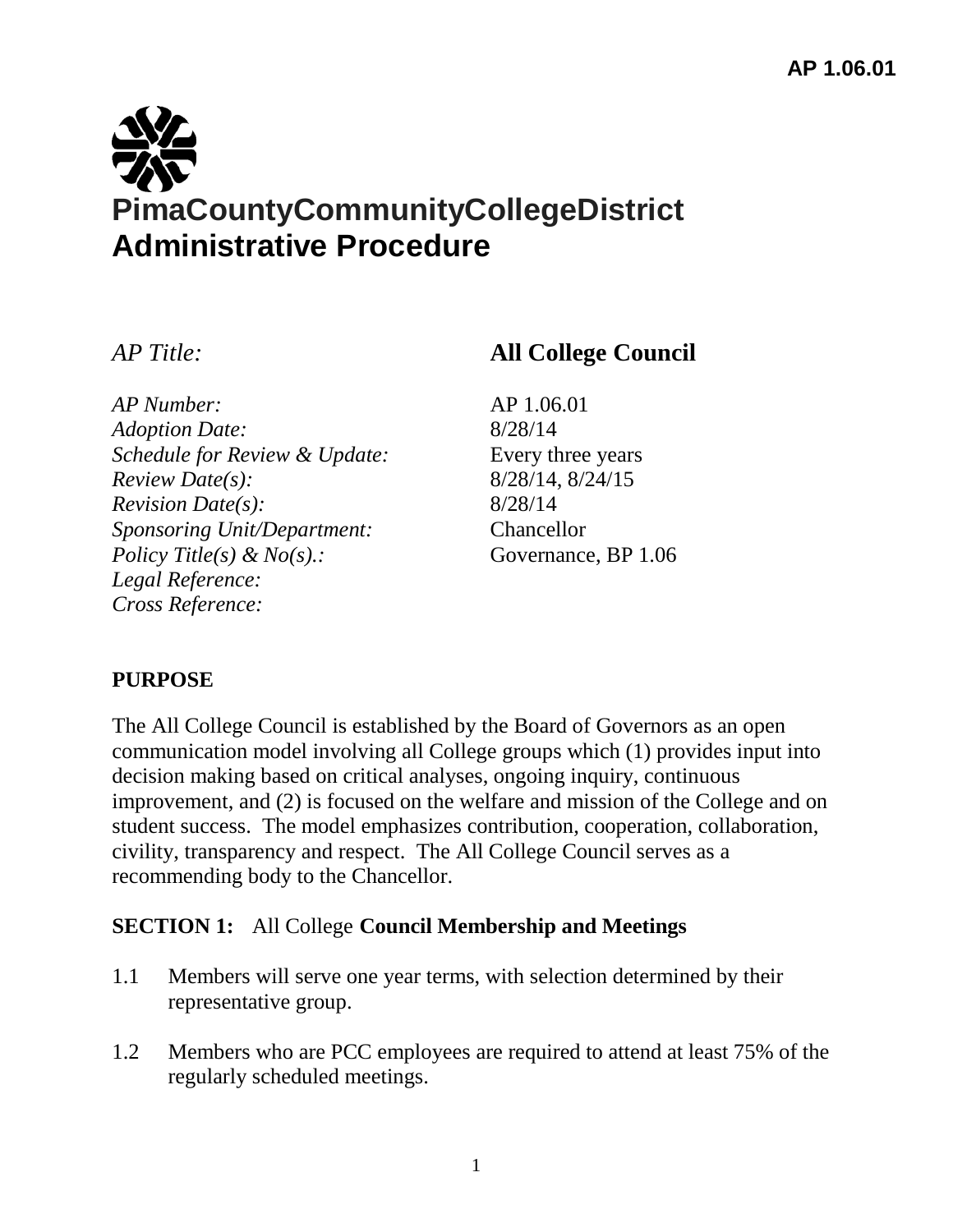- 1.3 If a member can no longer participate in the All College Council, the group that selected that member will choose a replacement.
- 1.4 Student representatives will coordinate their attendance to ensure that at least one student will attend each meeting of the All College Council.
- 1.5 The All College Council shall consist of 12 representatives, in addition to the Chancellor, as follows:
	- 3 PCC Students (the Governing Board representative and two other representatives selected by campus Student Governments)
	- 3 PCC Faculty members (the two Governing Board representatives one regular faculty and one adjunct faculty - and one additional representative selected by Faculty Senate)
	- 3 PCC Staff members (the two Governing Board representatives one regular staff member and one temporary staff member - and one additional representative selected by Staff Council)
	- 3 PCC Administrators (the Governing Board representative, 1 Campus President selected by the Presidents, and 1 other administrator selected by the administrators)
- 1.6 The Chancellor will be an ex-officio member of the All College Council.
- 1.7 The All College Council will select a Chair and a Vice-Chair.
- 1.8 The All College Council will meet at least once a month during the academic year (September through May), and more often as necessary. Virtual meetings (phone or video conference) are acceptable.
- 1.9 A quorum will consist of 50% of the membership plus one, with at least one member from each group (student, faculty, staff and administrator). If no quorum is present, All College Council may meet but cannot make recommendations.
- 1.10 Guests are encouraged to attend All College Council meetings as observers. Guests will not participate in discussion nor offer opinions unless specifically asked by the Council chair.

### **SECTION 2: Decision Making and Conduct**

2.1 Consensus is the preferred method of decision making.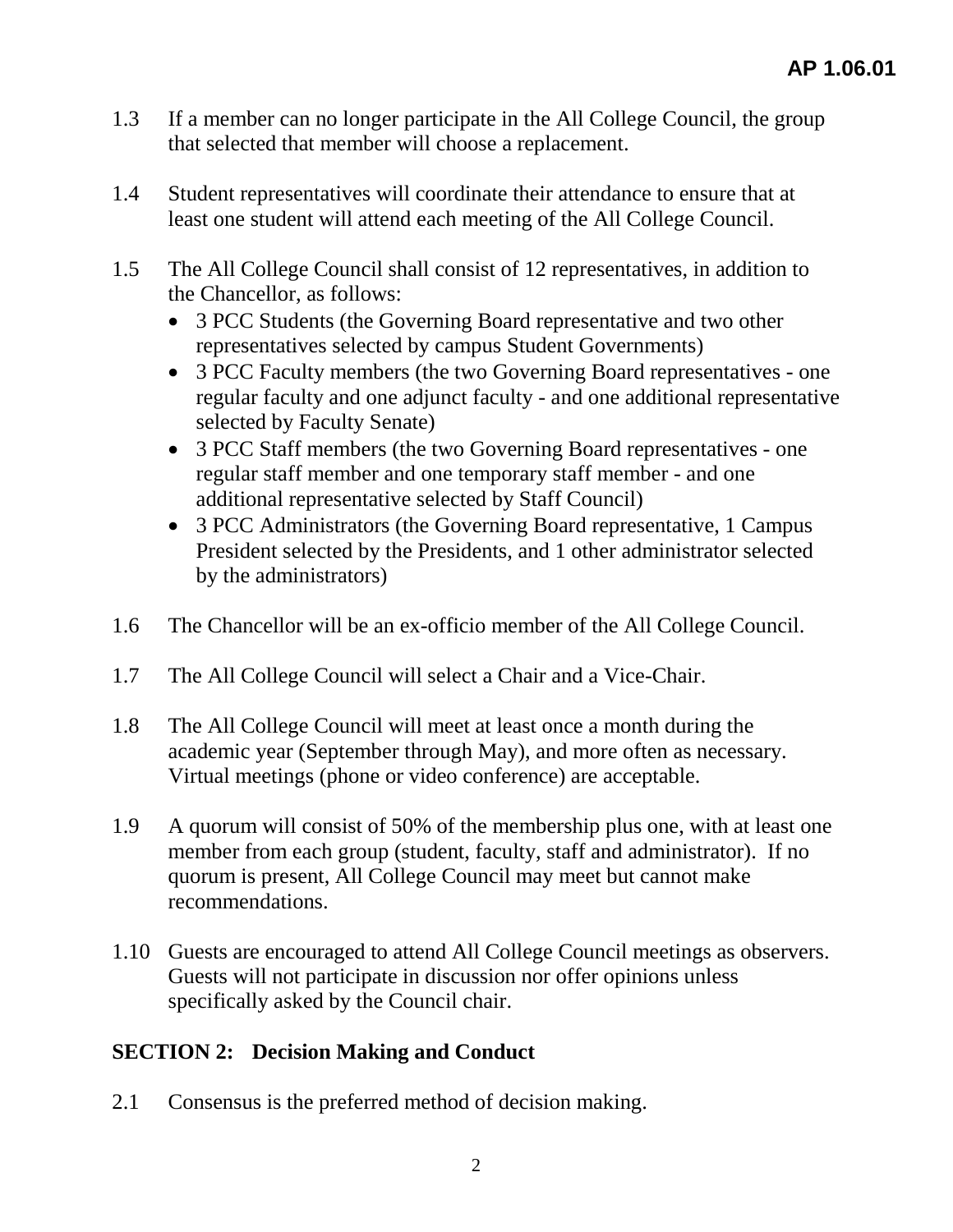- 2.2 If consensus cannot be reached, two or more alternatives will be presented to the Chancellor. The minutes will reflect the pros and cons of the various alternate choices agreed upon.
- 2.3 In order to assure cooperation, collaboration and healthy debate, Council members will
	- a. Come on time and be prepared;
	- b. Be engaged and focused on the item being considered;
	- c. Be respectful of other members and their opinions;
	- d. Listen to understand rather than to contradict;
	- e. Debate issues, problems and solutions, not people;
	- f. Hold the floor for no more than 3 minutes.
- 2.4 The Chancellor's office will provide administrative clerical support.
- 2.5 The All College Council will develop supplemental or additional procedures as necessary.

## **SECTION 3: Information Sharing**

- 3.1 The All College Council shall have a webpage on the PCC website.
- 3.2 Meeting times and locations will be posted on the webpage with as much notice as possible.
- 3.3 Minutes will be taken at each meeting.
- 3.4 Minutes will be sent to members within two weeks if at all possible and brought for approval at the following meeting.
- 3.5 Minutes of All College Council meetings shall be posted on the webpage following approval by the Council.
- 3.6 Approved minutes of All College Council meetings shall be included in BOG packets as an information item.
- 3.7 The Chancellor's Office or designee has the responsibility for ensuring the All College Council webpage is kept current.

### **SECTION 4: Role of All College Council**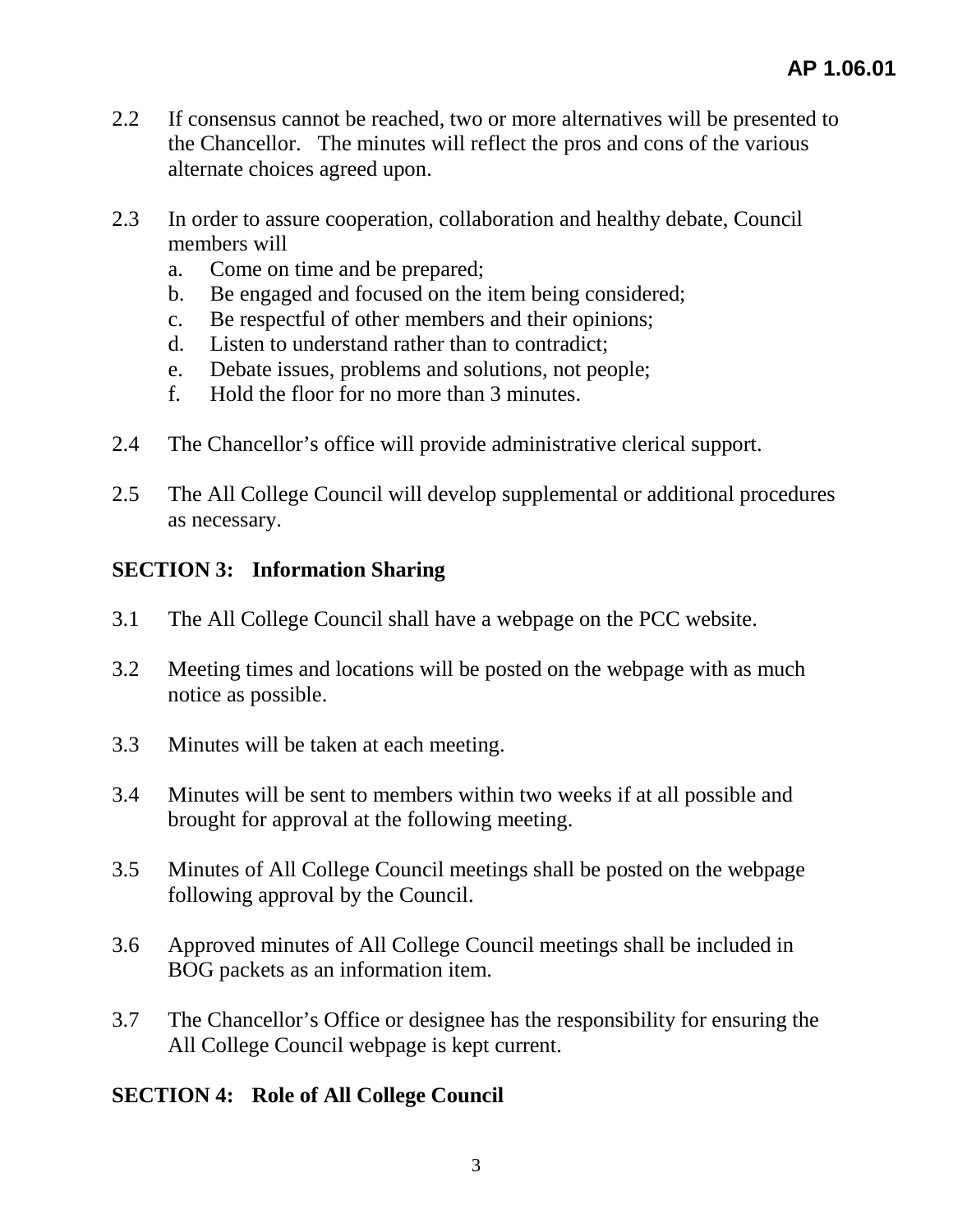The All College Council makes recommendations to the Chancellor through contribution, cooperation, collaboration, civility, transparency and respect.

- 4.1 Items which come to the All College Council include the following:
	- a. Items which are of broad significance to the PCC District, students and/or employees.
	- b. Information items of interest or importance to the entire College.
	- c. Complex issues involving a choice between multiple options.
- 4.2 Board Policies and Administrative Procedures may be pulled at any point from the normal development and approval process established by BP-1.01 and APs 1.01.01 and 1.01.02 and brought to the Council for discussion by any All College Council member.
- 4.3 Issues concerning wages, hours and working conditions are the purview of Meet-and-Confer and should not be brought to the All College Council.
- 4.4 The All College Council should at no time be used as a venue for discussion of personal or individual personnel issues.
- 4.5 The Chancellor or designee will ensure that recommendations of the All College Council are shared appropriately.
- 4.6 In exceptional circumstances and with urgent legal, fiscal or organizational reasons, the Chancellor and the BOG maintain the right to act on policy or other non-policy issues without utilizing the usual governance process.

### **SECTION 5: Agenda Development**

- 5.1 The Agenda is set by the Chancellor or designee.
	- a. Any council member may put forth an agenda item on behalf of those the member represents.
	- b. The Agenda will be posted to the All College Council MyPima Groups page at least 5 days in advance of the meeting.
	- c. Additional items may be added to the Agenda at any time at the discretion of the Chancellor, the Chair or Vice-Chair.
	- d. The Agenda will include the following standing items: (1) Agenda Modifications and (2) Open Forum for Council Members.
	- e. Agenda items are to be brought forward and addressed in a timely manner.